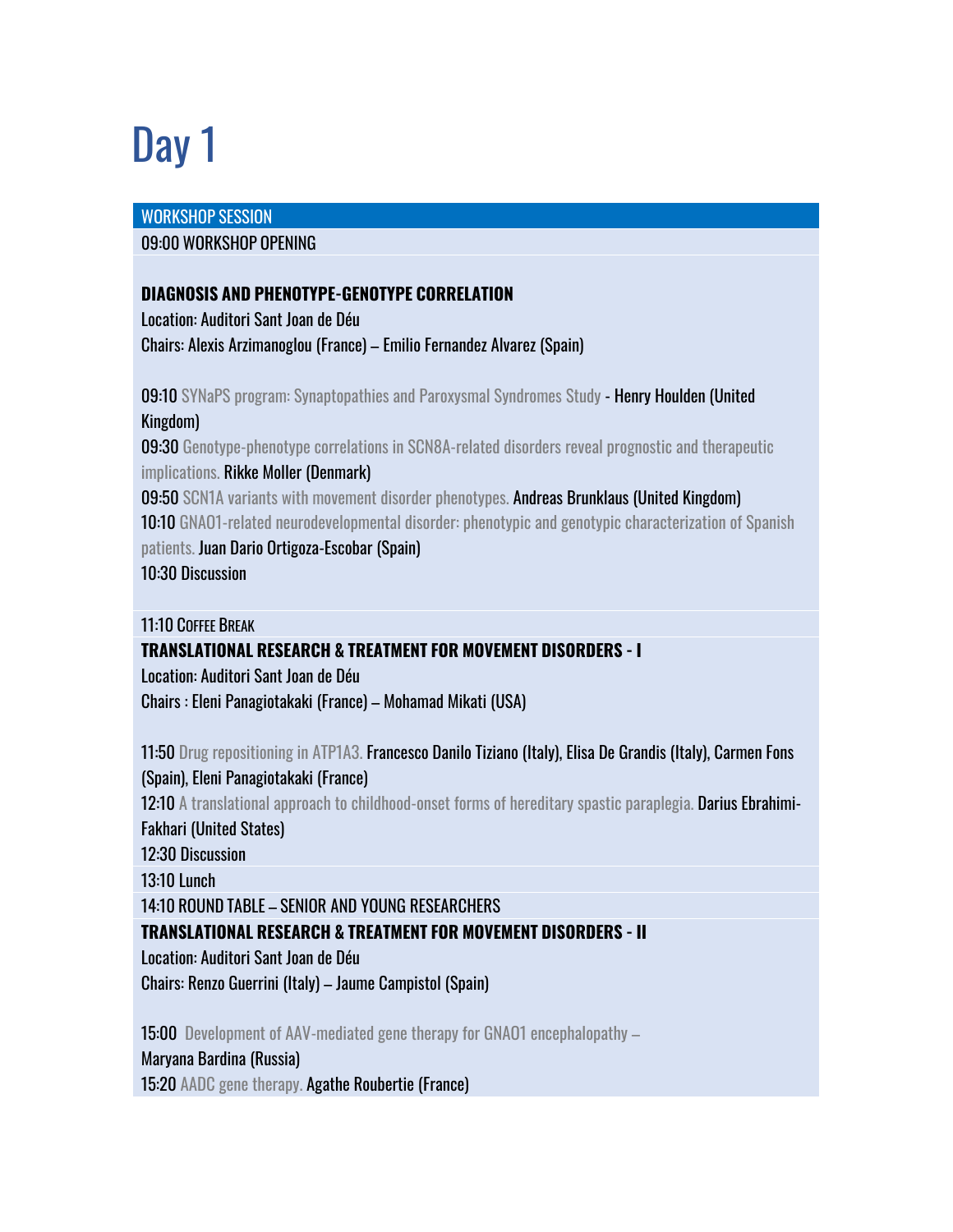15:40 Experimental models in Tyrosine Hydroxylase deficiency. Alba Tristán\* (Spain)

16:00 Gene therapy for infantile parkinsonism - Manju Kurian (United Kingdom)

16:20 Discussion

17:00 COFFEE BREAK

## **NEW CHALLENGES IN EPILEPTIC ENCEPHALOPATHIES**

Location: Auditori Sant Joan de Déu

Chairs: Gaetan Lesca (France) – Elena Gardella (Denmark)

17:30 The role of novel therapies in genetic syndromes with movement disorders and epilepsy-clinician perspective - Galina Stevanović (Serbia) 17:50 Challenges in diagnostics of epilepsy and movement disorders treatable with novel therapies in Bulgaria. Petia Dimova and Slavena Hirstova\* (Bulgaria) 18:10 Discussion 18:50 End of sessions **20:00 DINNER** 

## Day 2

## WORKSHOP SESSION

## **NEW MEDICAL TREATMENT AND REPOSITIONING DRUGS FOR EPILEPTIC ENCEPHALOPATHIES** Location: Auditori Sant Joan de Déu Chairs: Helen Cross (UK) – Masa Malenica (Croatia)

08:30 The role of new medical treatments for the management of developmental and epileptic encephalopathies: Novel concepts and results. Cecilie Johannessen Landmark (Norway) 08:50 Repositioning of drugs in epileptic encephalopathies. Sandra Acosta (Spain) 09:10 Discussion 09:50 Coffee break

## **EPILEPTIC ENCEPHALOPATHIES: TRANSLATIONAL MEDICINE AND TREATMENT**

Location: Auditori Sant Joan de Déu Chairs: Nicola Specchio (Italy) – Guido Rubboli (Denmark)

10:20 Therapeutic advances in SCN8A Developmental and Epileptic Encephalopathy Syndrome - Anna Keleman (Hungary)